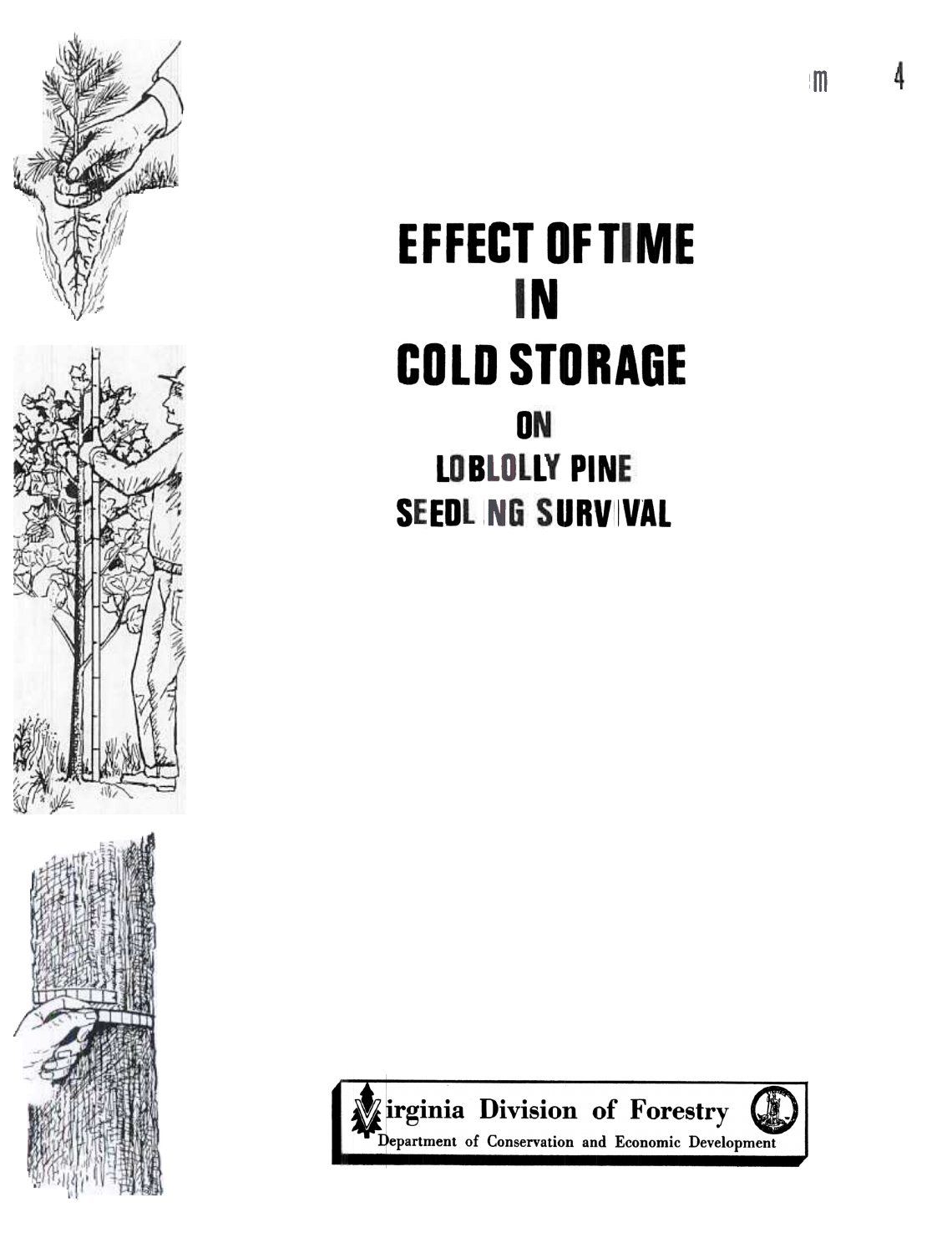EFFECT OF TIME OF LIFTING AND LENGTH OF TIME IN COLD STORAGE

## ON SURVIVAL AND GROWTH OF LOBLOLLY PINE SEEDLINGS

T. A. Dierauf <sup>1</sup>

"~\

#### ABSTRACT

Cold storage for periods of up to  $3\frac{1}{2}$  months did not reduce the survival of dormant loblolly pine seedlings lifted in December. Cold storage for periods of  $up$  to 2 months did not reduce the survival of non-dormant seedlings lifted in April.

### DESCRIPTION OF STUDY

In the winter and spring of 1968-69, a study was installed to test the effects of different lifting dates and different lengths of time in cold storage  $\frac{1}{2}$ on the survival and growth of loblolly pine seedlings. Twelve different treatments were tested as shown in Table 1.

TABLE 1. Lifting dates, approximate months in cold storage and planting dates.

|              | Approximate Months Storage |      |     |     |  |  |
|--------------|----------------------------|------|-----|-----|--|--|
| Lifting      |                            |      |     |     |  |  |
| Date         | Planting Date              |      |     |     |  |  |
| 12/4         | 12/5                       | 1/10 | 2/5 | 3/6 |  |  |
| $12/23$ $2/$ | 1/10                       | 2/5  | 3/6 | 4/7 |  |  |
| 3/6          | 3/6                        |      |     |     |  |  |
| 4/7          | 4/7                        | 5/6  | 6/9 |     |  |  |

The twelve treatments were replicated 5 times in randomized blocks. A block consisted of a 20 seedling row of each of the 12 treatments. A total of 1,200 seedlings were planted: 5 blocks x 12 treatments x 20 seedlings per treatment row. Spacing was  $6,6 \times 6.6$  feet.

All seedlings were lifted from part of a seedbed selected for uniformity of seedling size and density. Seedlings for each treatment were packed in

- 1/ Temperatures in the cold storage unit averaged around 38 degrees Fahrenhe and ranged from about 34 degrees at night to perhaps 45 degrees at times during the day when seedlings were being put in and taken out.
- $\frac{2}{ }$ The seedlings lifted on December 23 could not be planted right away because the ground froze at the planting site and it was not until January 10 that the first planting could be made. The storage periods were, therefore, all increased about  $1/2$  month, so that instead of  $0,1,2$  and 3 months they were  $1/2$ ,  $1 \ 1/2$ ,  $2 \ 1/2$ , and  $3 \ 1/2$  months.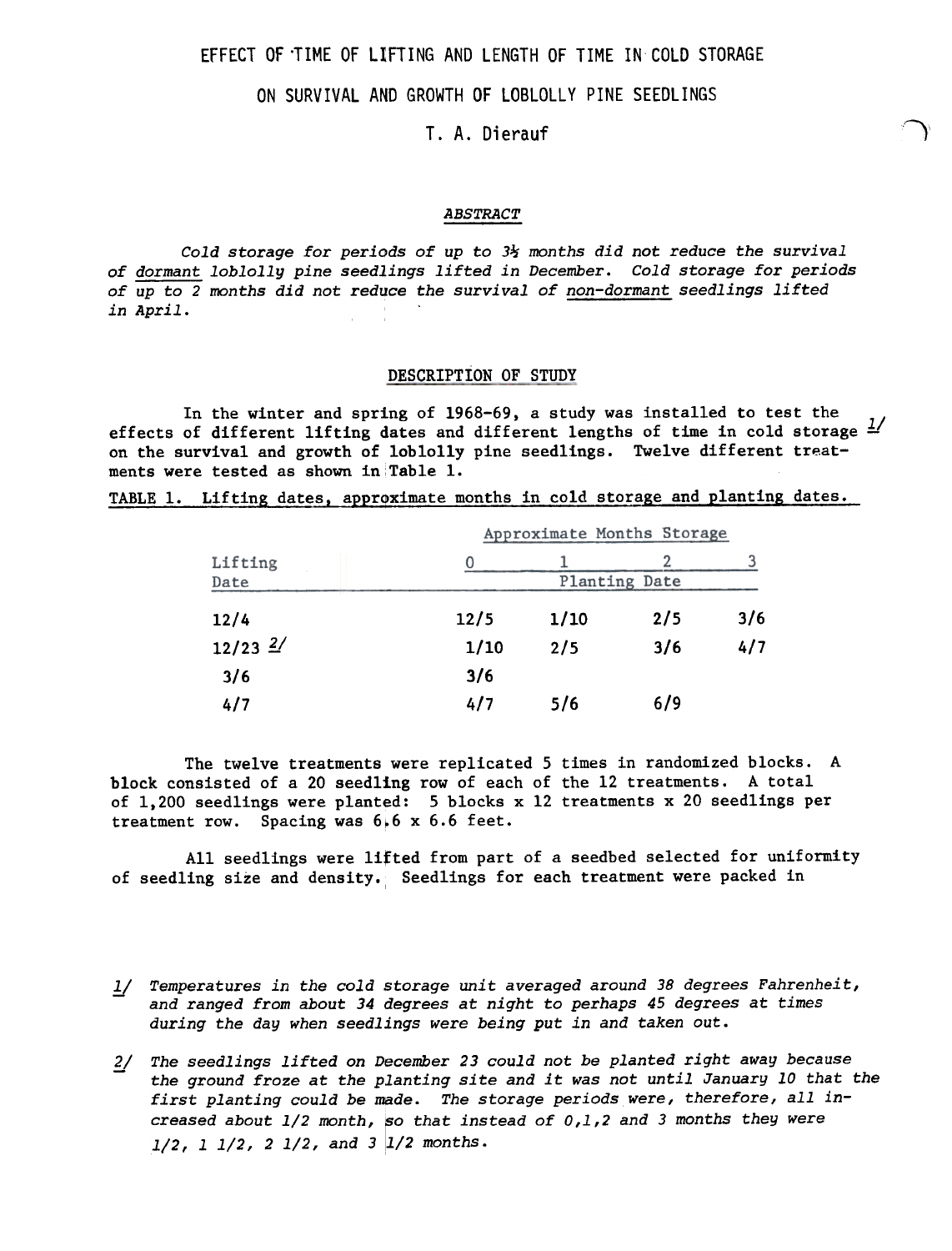standard packages of 1,000 seedlings.<sup>3/</sup> The 100 seedlings planted for each treatment were randomly selected from the 1,000 seedling package.

Seedlings were fully dormant on the first 3 lifting dates, but had broken dormancy and were growing on the April 7 lifting date.

The planting site was prepared by drum chopping and burning. It is on the coastal plain portion of the Pocahontas State Forest, a nearly level area of well-drained soils in the Marlboro soil series.

Survival and seedling heights were measured annually through the third growing season.

#### lRESULTS AND DISCUSSION

Survival after 3 seasons is shown in Table 2 and Figure  $1.\frac{4}{1}$  Long periods of storage did not adversely affect survival. March is usually the safest month to plant in Virginia, however, seedlings lifted and planted on March  $6$  survived only slightly better than seedlings planted at the same time that had been in storage for up to 3 months. For the December 4 and December 23 liftings, survival was better for the longer storage periods. Apparently, the seedlings were under less stress in cold storage than in the field exposed to severe weather. The January 10 planting (seedlings lifted on December 5 and December 23) had the lowest survival. The week following January 10 was unusually cold, and this may have been the reason for the lower survival of this planting.

| Lifting<br>Date       | ∩    |       |                 | Approximate Months Storage |      |  |
|-----------------------|------|-------|-----------------|----------------------------|------|--|
| 12/4                  |      | 91 ab | 77 <sub>b</sub> | 96a                        | 95a  |  |
| $12/23$ $\frac{5}{ }$ |      | 89 ab | 95a             | 96a                        | 94 a |  |
| 3/6                   | 98 a |       |                 |                            |      |  |
| 4/7                   | 99a  |       | 94 a            | 93 ab                      |      |  |

TABLE 2. Percent survival after three seasons.

- 3/ Seedlings tied in bundles of 50, roots dipped in a kaolin clay slurry, wrappe in absorbent paper, wrapped in waterproof paper, and finally strapped.
- 4/ Survival percents were transformed to arc sin and an analysis of variance was made. Differences between treatments were tested using Duncan's New Multiple Range Test. In Table 2, means followed by the same letter are not significantly different at the  $105$  level.
- 5/ Ibid., footnote 2, page !

-2-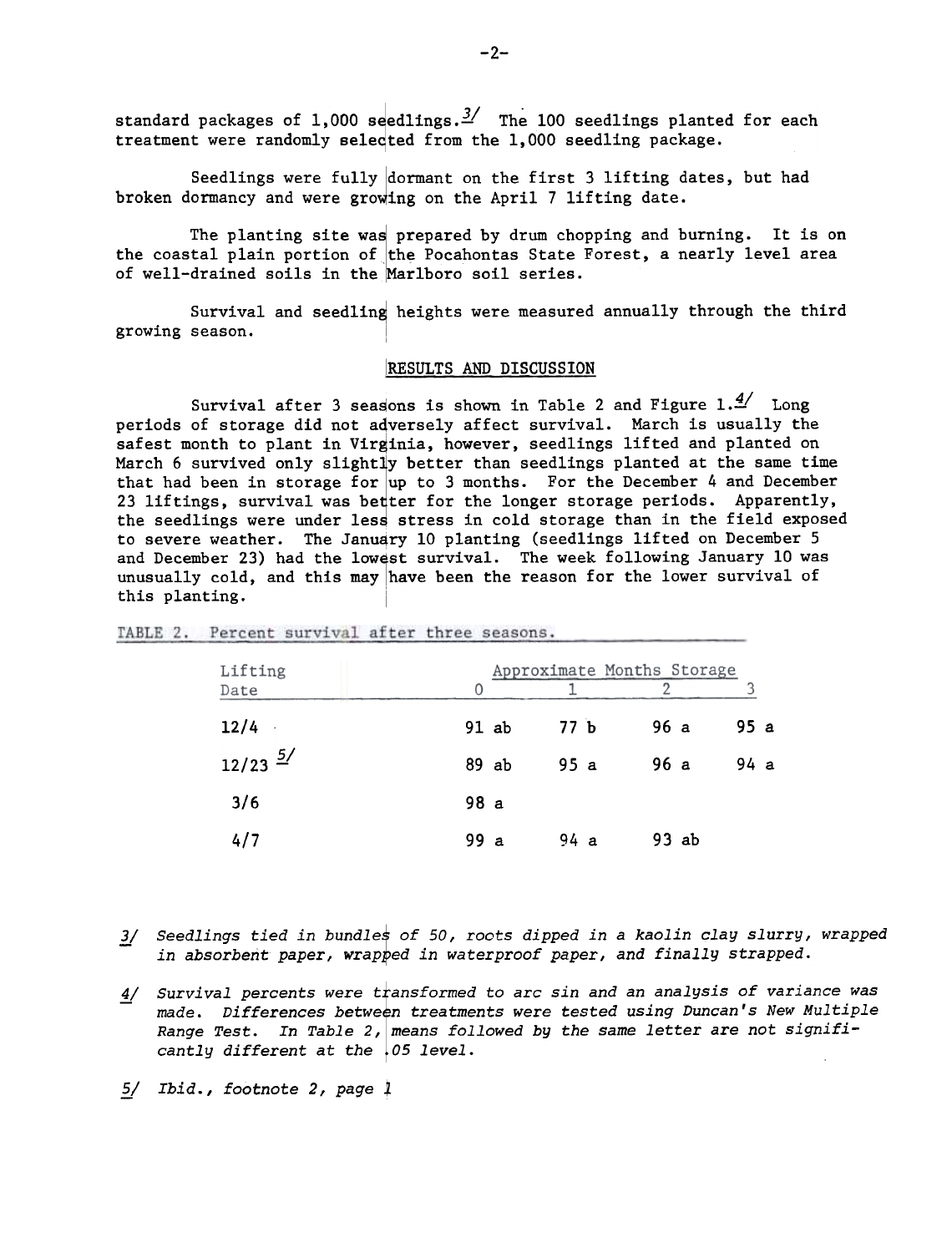

FIGURE 1. Percent survival by lifting and planting date.

 $\bigcirc$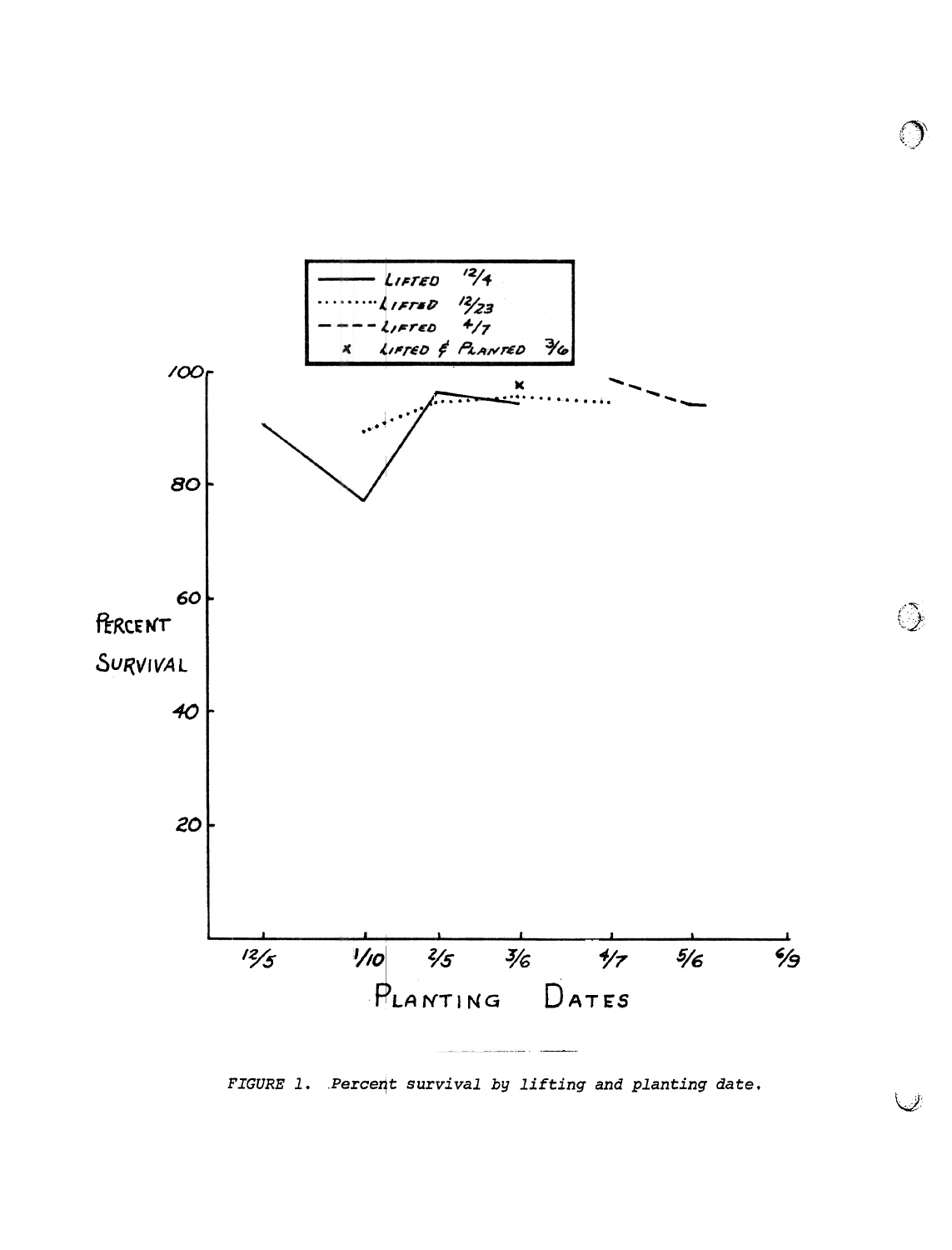Average seedling height a fter 3 seasons is shown in Table 3. $\frac{6}{ }$  Average seedling heights after 1, 2, and  $\beta$  seasons are shown in Figure 2. The effect of the different treatments on height growth was similar to their effect on survival.

| Lifting<br>Date       | $\Omega$ | Approximate Months Storage<br>3 |                   |                   |  |  |  |
|-----------------------|----------|---------------------------------|-------------------|-------------------|--|--|--|
| 12/4                  | 6.6ab    | 5.5 de                          | 5.9 <sub>cd</sub> | 6.0 <sub>cd</sub> |  |  |  |
| $12/23$ $\frac{7}{ }$ | 5.4de    | $6.2$ bc                        | $6.4$ abc         | $6.2$ bc          |  |  |  |
| 3/6                   | 6.7a     |                                 |                   |                   |  |  |  |
| 4/7                   | 6.6ab    | 5.6d                            | 5.1 e             |                   |  |  |  |

TABLE 3. Seedling height after three seasons, in feet.

- 6/ An analysis of variance was made of mean seedling heights after 3 season Differences between treatments were tested using Duncan's New Multiple Range Test. In Table 3, means followed by the same letter are not significantly different at the .05 level.
- 71 Ibid., footnote 2, page 1